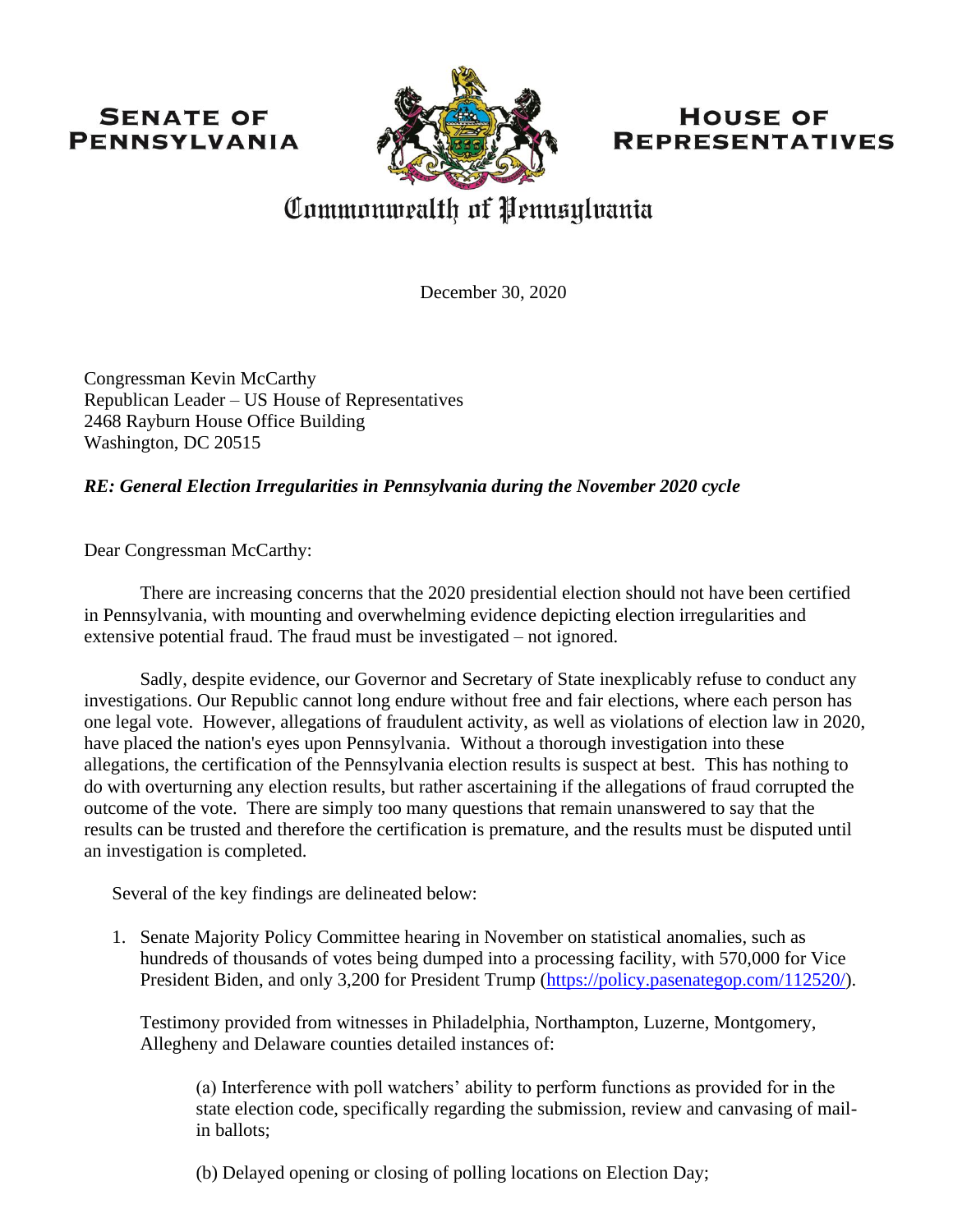- (c) Improper forfeiture and spoiling of mail-in ballots;
- (d) Illegal ballot harvesting;
- (e) Improper "curing" of insufficiently completed mail-in ballots;
- (f) Poll worker intimidation and harassment;
- (g) Voter intimidation;
- (h) Improper chain of custody of ballots and election materials; and
- (i) Submission of fraudulent ballots by an individual other than the named voter.
- 2. There is a massive *VOTER DEFICIT* in Pennsylvania.

In fact, 205,122 more votes were counted than the total number of voters who voted: A comparison of official county election results to the total number of voters who cast ballots November 3, 2020…as recorded by the Department of State…shows a difference of 205,122 more votes cast than voters actually voting. (Rep Frank Ryan, [http://www.repfrankryan.com/News/18754/Latest-News/PA-](http://www.repfrankryan.com/News/18754/Latest-News/PA-Lawmakers-Numbers-Don%E2%80%99t-Add-Up,-Certification-of-Presidential-Results-Premature-and-In-Error)[Lawmakers-Numbers-Don%E2%80%99t-Add-Up,-Certification-of-Presidential-Results-](http://www.repfrankryan.com/News/18754/Latest-News/PA-Lawmakers-Numbers-Don%E2%80%99t-Add-Up,-Certification-of-Presidential-Results-Premature-and-In-Error)[Premature-and-In-Error](http://www.repfrankryan.com/News/18754/Latest-News/PA-Lawmakers-Numbers-Don%E2%80%99t-Add-Up,-Certification-of-Presidential-Results-Premature-and-In-Error)).

- 3. *Unidentified* Voters: When anyone registers to vote online or by paper, two options are provided for gender: Male or Female. If left blank, the gender defaults to "No" – leaving three types of voters: Male, Female and "No." However, there are four genders in state voter rolls: Male, Female, "No" and *Unidentified*. It has been estimated that there are 121,000 "nonfemale/male voters" on state voter rolls, and 90,000 voted in 2020. Initial assessments have concluded *that at least 1/3 of these "U" voters are fraudulent* (*Unidentified "U" Voters, Kathy Barnette for Congress*);
- 4. The mandate by Governor Wolf last year, requiring new voting machines for 2020, raised concerns from county officials and state lawmakers. As a result, 14 counties are using Dominion voting machines. The counties using Dominion voting equipment (1.3 million voters in Pennsylvania) str: York, Erie, Montgomery, Bedford, Armstrong, Carbon, Crawford, Clarion, Fayette, Luzerne, Fulton, Jefferson, Pike and Warren. ("*As Pennsylvania Counties Ring in the New year with New Voting Machines, Pressure from Election Security Advocates Remains," The PLS Reporter, 01/06/2020;* [https://www.pennlive.com/politics/2018/12/county-commissioners](https://www.pennlive.com/politics/2018/12/county-commissioners-question-the-funding-the-timing-the-need-for-replacing-voting-machines.html)[question-the-funding-the-timing-the-need-for-replacing-voting-machines.html](https://www.pennlive.com/politics/2018/12/county-commissioners-question-the-funding-the-timing-the-need-for-replacing-voting-machines.html)*; Questions Abound Over New Voting Machines, Citizens' Voice, 03/22/2019*; [https://whyy.org/articles/despite-gop-objections-wolf-moves-to-upgrade-voting-machines](https://whyy.org/articles/despite-gop-objections-wolf-moves-to-upgrade-voting-machines-unilaterally/)[unilaterally/;](https://whyy.org/articles/despite-gop-objections-wolf-moves-to-upgrade-voting-machines-unilaterally/) *As Wolf Administration Pushes to Replace All Voting Machines by 2020, Lawmakers and County Officials Question Rush and Expense, PA Watchdog, 03/29/2019*).
- 5. Statistical experts examined Pennsylvania voting records and reached conclusions indicating there are "major statistical aberrations" in state voting records that are "unlikely to occur in a normal setting;" eleven counties (Montgomery, Allegheny, Chester, Bucks, Delaware, Lancaster, Cumberland, Northampton, Lehigh, Dauphin, York) showed "distinctive signs of voting abnormalities" for Vice President Biden. These analyses "provide scientific evidence that the reported results are highly unlikely to be an accurate reflection of how Pennsylvania citizens voted." (*Pennsylvania 2020 Voting Analysis Report, 11/16/2020*).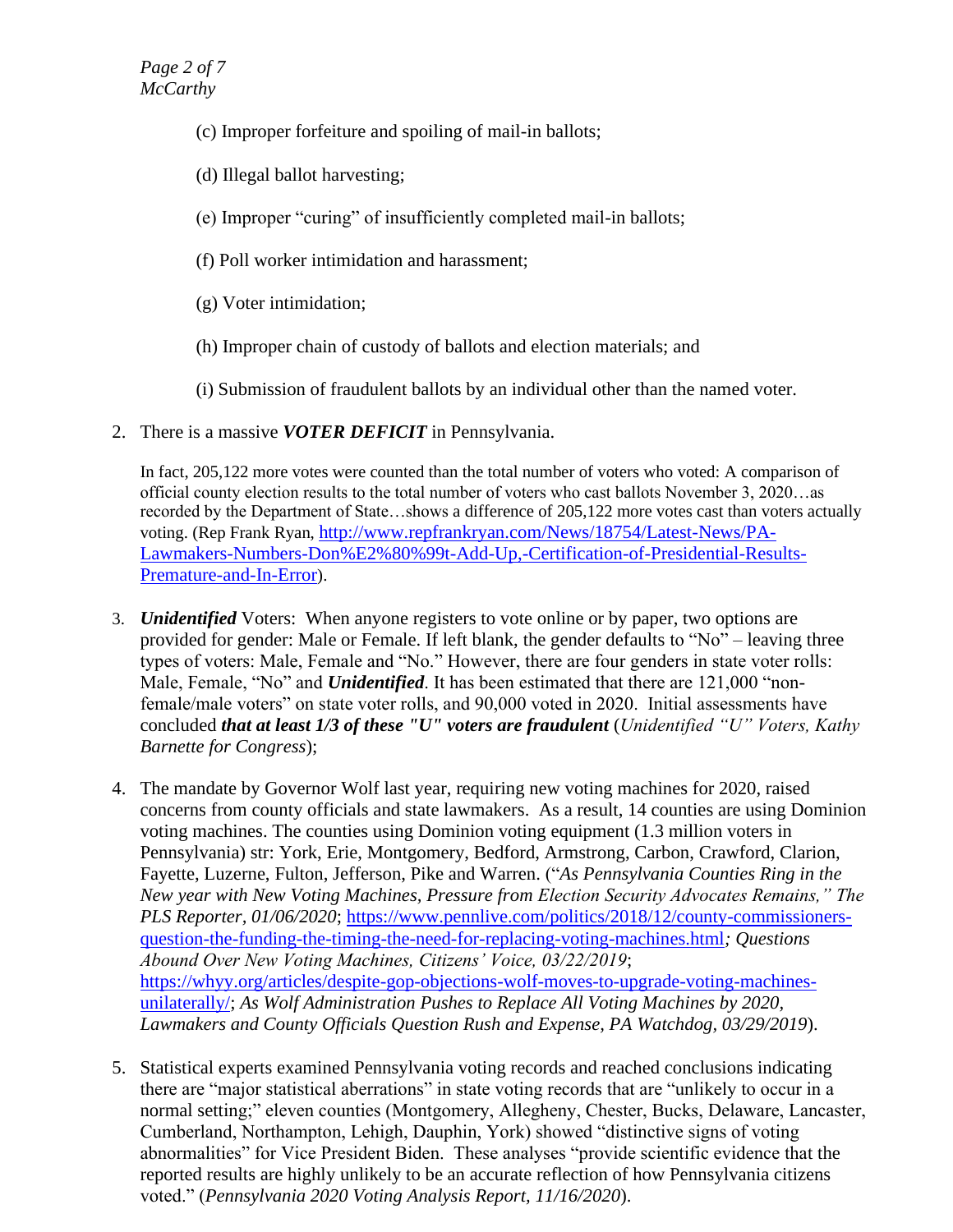*Page 3 of 7 McCarthy*

6. Gettysburg Senate Hearing – On November 25, Senator Doug Mastriano, together with Senator David Argall, hosted the Senate Majority Policy Committee hearing where hours of testimony was presented, reviewed, and vetted regarding voting fraud and violations of voting law in Pennsylvania. The purpose of the hearing was to find out what happened in Pennsylvania, after hearing allegations from thousands of people regarding violations of election law and other infringements. We heard eyewitness testimony from citizens who experienced their rights being violated. Additionally, during the hearing, expert witnesses testified to statistical anomalies, where massive quantities of ballots arrived without a chain of custody. **In one such spike, close to 600,000 votes were dumped in a processing facility, with 570,000 of these votes going for Biden, and a paltry 3,200 for Trump**. Another witness testified that an election worker was plugging flash drives into voting machines in a heavily democrat area, for no stated purpose. The hearing demonstrated that there is rampant election fraud in Pennsylvania that it must be investigated, remedied and rectified.

Other irregularities included in the testimony:

(a) Mail-in ballots were not inspected by Republican representatives in portions of Philadelphia and Allegheny County;

(b) Montgomery County was never provided with guidelines from State Department Secretary about "curing" defective ballots;

(c) Timeline spikes depict more ballots being processed during specific periods than voting machines are capable of tabulating;

(d) The Philadelphia Board of Elections processed hundreds of thousands of mail-in ballots with zero civilian oversight;

(e) Ballots were separated from envelopes in numerous precincts; a recount is useless because the votes cannot be verified;

(f) Observers were corralled behind fencing in Philadelphia, at least 10 feet away from processors; similarly, in Allegheny County, observers were placed at least 15 feet away;

(g) Mail-in ballots were already opened in portions of Allegheny County; no one observed the opening of these ballots;

(h) Illegal "pop-up" election sites developed, where voters would apply, receive a ballot and vote;

(i) A portion of forensic evidence in Delaware County has disappeared;

(j) A poll watcher with appropriate certificates and clearances was denied access;

(k) There was no meaningful observation of ballots in Montgomery County, and no signature verification, as well;

(l) A senior citizen voted for President Trump, but it was not displayed on receipt;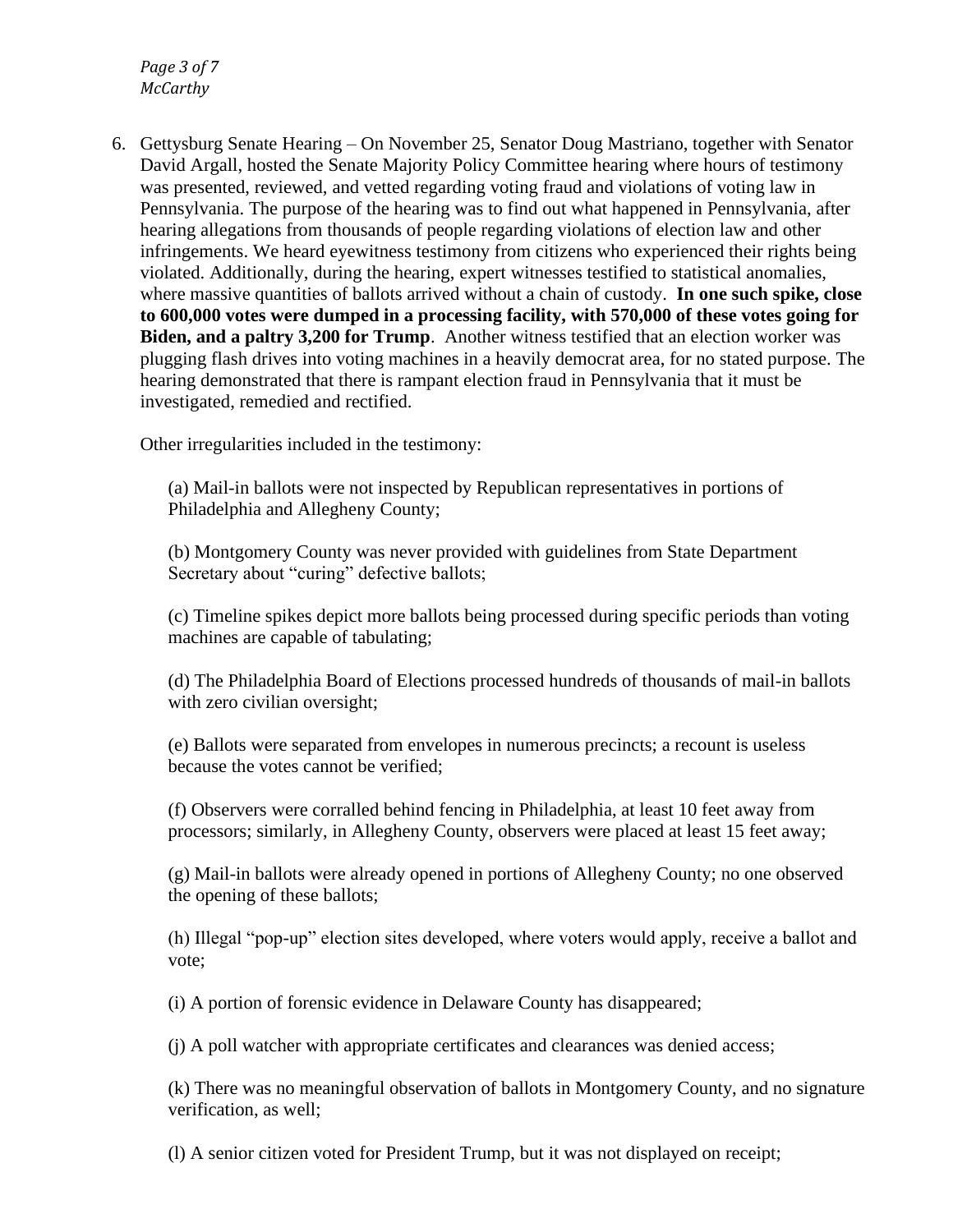#### *Page 4 of 7 McCarthy*

(m) Election workers illegally pre-canvased ballots in Northampton County; no meaningful canvas observation was permitted;

(n) several voters from across the state went to vote in person but when they arrived, they were told "they already voted" and were turned away. Some, but not all, were provided a provisional ballot, but was it really counted?

The United States of America has spent millions of dollars and put our men and women in harm's way to oversee safer, more reliable and freer elections in Afghanistan, Iraq, Kosovo and Bosnia. Why is the very state where the light of liberty was lit in 1776 unable or unwilling to have elections as free and safe as those war-torn nations? Something is seriously wrong in this Commonwealth and unless this is corrected, our republic cannot long endure.

The odyssey of PA finding itself in this position began in early 2020. Using the COVID-19 pandemic as a pretense, the Wolf Administration, together with the Pennsylvania Supreme Court, threw our voting laws into disarray. The General Assembly (State House and State Senate) is constitutionally responsible for writing election law, not Governor Wolf, Secretary of State Boockvar or the state's Supreme Court. The state Supreme Court and Secretary Boockvar fundamentally altered and unconstitutionally rewrote the original meaning of key provisions of Act 77.

Voting law, as passed by the General Assembly in 2019, was clear and specific:

- All mail-in ballots must be received by 8 p.m. on Election Day;
- Officials at polling locations must authenticate the signatures of voters;
- County Boards of Elections can conduct pre-canvasing of absentee and mail-in ballots after 8 a.m. on Election Day;
- Defective absentee and mail-in ballots shall not be counted; and
- "Watchers" selected by candidates and political parties are permitted to observe the process of canvasing absentee and mail-in ballots.

In PA, the Supreme Court of Pennsylvania and the Executive branch undermined the controls inherent in the Pennsylvania Election Code by eliminating signature verification, postmarks, and due dates while allowing the proliferation of drop boxes with questionable security measures and the unauthorized curing of ballots, as well as the questionable treatment of poll watchers, all of which created wholesale opportunities for irregularities in the 2020 presidential election.

These numbers simply do not add up, and the alleged certification of Pennsylvania's presidential election results was absolutely premature, unconfirmed, and in error resulting in a disparity of 205,122 voters cast without identification with a voter.

These findings call into question the accuracy of the SURE system and the consistency in the application of the Pennsylvania Election Code from county to county.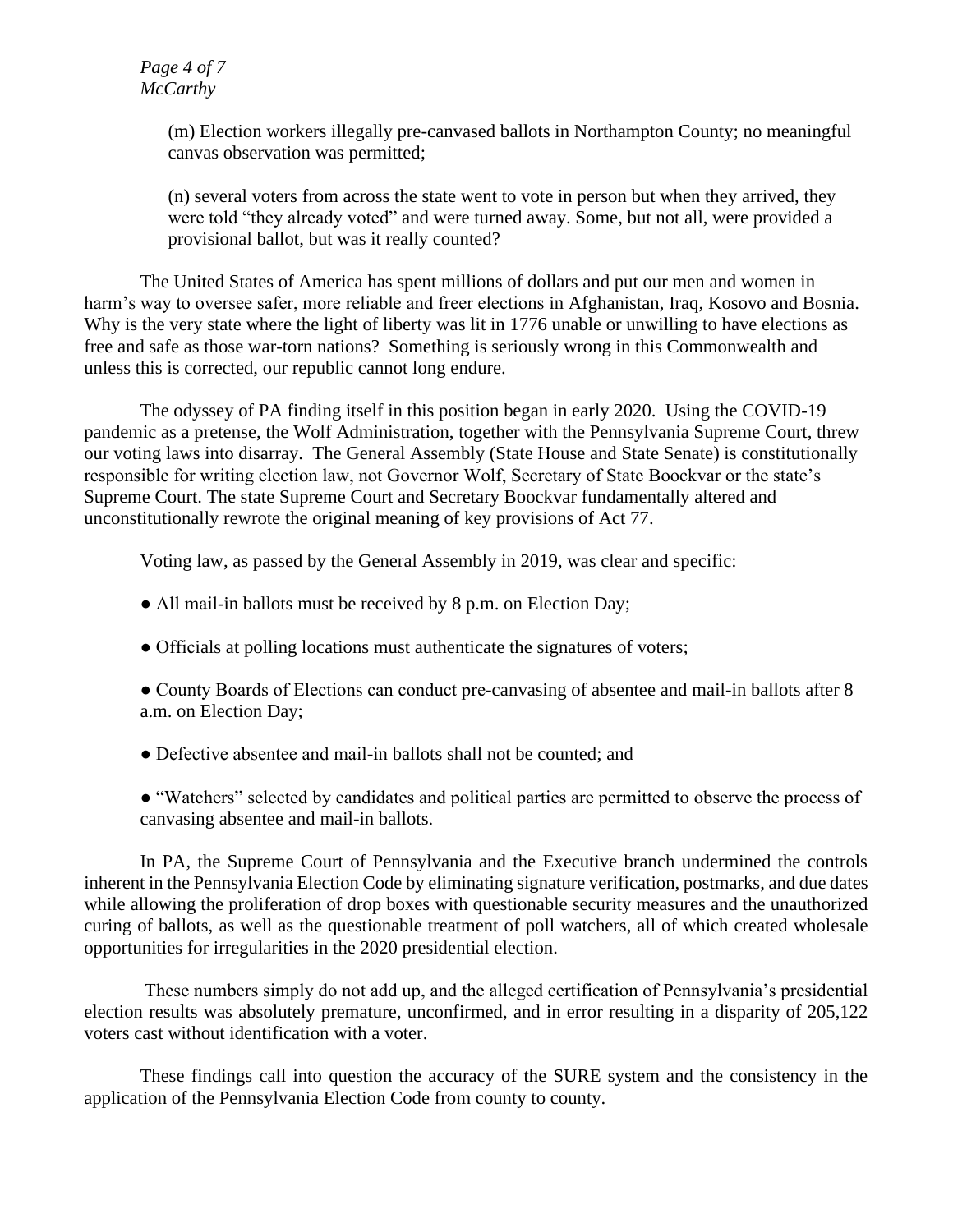*Page 5 of 7 McCarthy*

Even the Department of State's initial objection to our finding focused on data and not the defective control environment and they indicated that the SURE system is not the basis of votes to be counted stated in their December 28, 2020 press release that ""But the only way to determine the number of voters who voted in November from the SURE system is through the vote histories. At this time, there are

still a few counties that have not completed uploading their vote histories to the SURE system."

This statement confirms our concern about the data and the process controls. Any reasonable person would suspect that 6-8 weeks would be sufficient to upload such data.

In an audit of the SURE system by the Department of the Auditor General, they stated that the "DAG was unable to establish with any degree of reasonable assurance that the SURE system is secure and that Pennsylvania voter registration records are complete, accurate, and in compliance with applicable laws, regulations, and related guidelines." (*Page 2, Executive Summary, Performance Audit Report of the Department of State, Statewide Uniform Registry of Electors (SURE), prepared by the Department of the Auditor General, dated December 13, 2019*).

The corruption of our election began with Governor Wolf during the COVID crisis. Wolf urged mail-in voting with a campaign to perpetuate the dangers of the Coronavirus. Likewise, he inferred that polling stations would be closed or undermanned due to the pandemic and its associated risks.

But the coup de main was seven weeks before Election Day, where the PA Supreme Court unilaterally – and in direct contravention of the wording of election law – extended the deadline for mailed ballots to be received from Election Day, to three days later. Similarly, the court declared that ballots mailed without a postmark must be counted. Additionally, the court mandated that mail-in ballots lacking a verified signature be accepted.

On the eve of Election Day, the State Department encouraged some counties – but not all – to notify party and candidate representatives of mail-in voters, whose ballots contained disqualifying defects, thereby enabling voters to cure said defects. This was unprecedented as it had never happened before in our Commonwealth. Election law is very specific to the way defects of mail-in ballots are to be treated, and it provides no authority for county officials to contact campaigns, or other political operatives, to affect the cure of such defects.

Actions taken by the PA State Supreme Court and Secretary Boockvar in the 2020 general election were so fraught with inconsistencies, improprieties and irregularities that the results for the office of President of the United States cannot be determined in our state.

This election is an embarrassment to our nation. John Adams rightly said that, "Facts are stubborn things," and armed with this, as Jesus stated, "We shall know the truth and the truth shall set us free." What happened on November 3, 2020 must be immediately addressed using facts and the testimony of the good people of our state.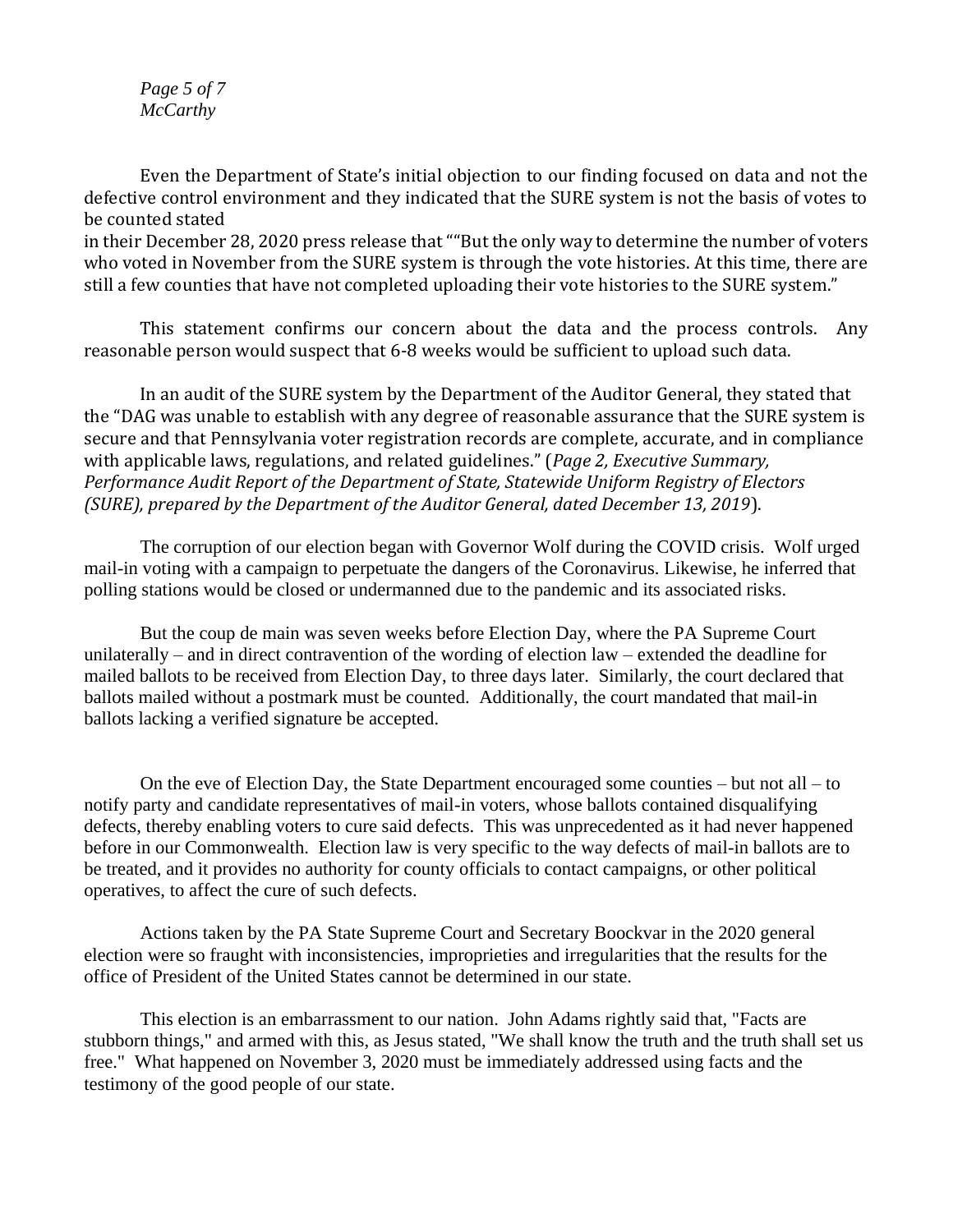*Page 6 of 7 McCarthy*

We the undersigned ask that you dispute the certification until an investigation is completed.

Senator Doug Mastriano 33rd Senate District

Senator-Elect Cris Dush 25th Senate District

With Treps

Senator Mike Regan 31st Senate District

Representative Stephanie Borowicz House District 76

 $L$ Dan

Representative Susan Helm House District 104

Representative Mike Jones House District 93

Marci Mustelli

Representative Marci Mustello House District 11

Senator Dave Arnold 48<sup>th</sup> Senate District

Senator Kristen Phillips-Hill 28th Senate District

Nard

Senator Judy Ward 30th Senate District

Representative Jim Cox House District 129

Representative Rich Irvin House District 81

Representative Rob Kauffman House District 89

Representative Michael Puskaric House District 39

Senator Michele Brooks 50<sup>th</sup> Senate District

Senator Joe Pittman 41st Senate District

Representative Russ Diamond House District 102

Representative R. Lee James House District 64

awn Kufe

Representative Dawn Keefer House District 92

Jachy J. Kapp

Representative Kathy Rapp House District 65